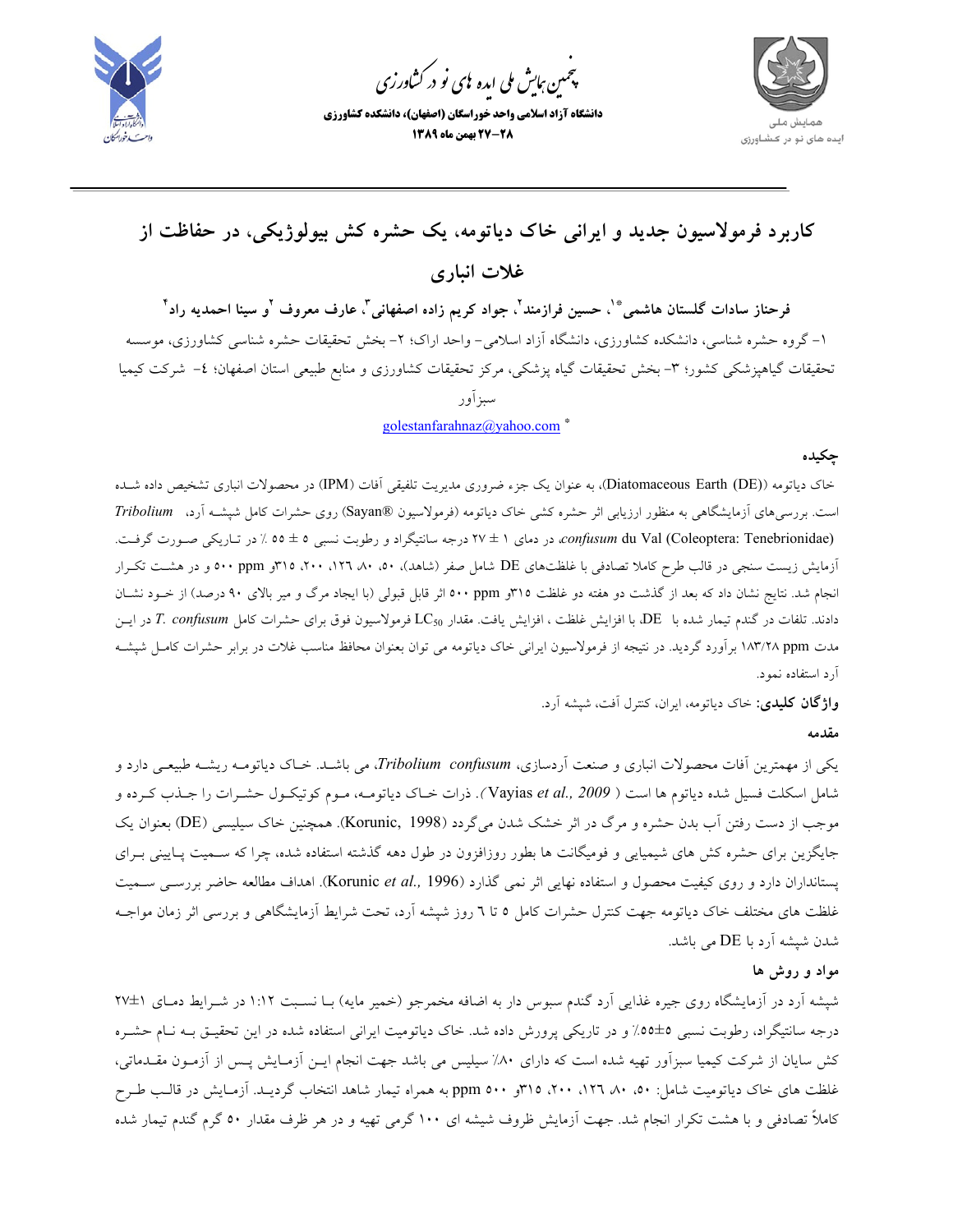

.<br>چمین *جایش ملی* ایده <sup>ب</sup>ای نو در کشاورزی ൕह

**دانشگاه آزاد اسلامي واحد خوراسگان (اصفهان)، دانشكده كشاورزي -28 27 بهمن ماه 1389** 



ريخته و سپس ده عدد حشره كامل پنج تا شش روز داخل ظرف رهاسازي گرديد، سپس بعد از زمـان هـاي ،1 ،2 ،3 7 و 14 روز تعـداد تلفات حشرات ثبت گرديد. محاسبه پروبيت درصد تلفات و معادله خط رگرسيون بـراي تعيـين 50LC و 95LC بـا اسـتفاده از نـرم افـزار StatsDirect انجام شد. همچنين نتايج حاصل از اين تحقيق با كمك نرم افزار SAS مورد تجزيه و تحليل آماري قرار گرفت. **نتايج و بحث**

نتايج حاصل از اين تحقيق نشان داد كه با افزايش غلظت خاك دياتومه، ميزان تلفات حشـرات كامـل شپشـه آرد نيـز افـزايش مـي يابـد. بطوريكه بعد از 14 روز، كمترين ميزان تلفات در غلظت 50 ميلي گرم DE در كيلوگرم گندم به ميزان 20 درصد و بيشترين ميزان تلفـات در تيمار 500 ميلي گرم DE در كيلوگرم گندم به مقدار %100 به ثبت رسيد، و اين در حالي بود كه ميزان تلفات تيمـار شـاهد پـس از دو هفته فقط 5 درصد بود. بر اساس نتايج بدست آمده، ميزان 50LC براي فرمولاسيون ايراني خاك دياتومه 183/28 ميلـي گـرم در كيلـوگرم گندم (ppm (بود (جدول 1). همچنين ميزان تاثير خاك دياتومه با گذشت زمان افزايش مي يابد، بطوريكه به عنـوان مثـال ميـزان تلفـات تيمار 500 ميلي گرم DE در كيلوگرم گندم بعد از يك و دو هفته به ترتيب برابـر 4 و 100 درصـد بـود. لـذا مشـخص شـد كـه تلفـات غلظتهاي مختلف خاك دياتوميت از هفته دوم پس از تيماردهي آغاز گشته و بتدريج افزايش مي يابد.

| جدول ۱، میزان سمیت فرمولاسیون ایرانی خاک دیاتومه روی حشرات کامل شپشه آرد، ۱۳۸۹ |                     |                 |                 |       |                 |
|--------------------------------------------------------------------------------|---------------------|-----------------|-----------------|-------|-----------------|
|                                                                                | LC <sup>1</sup>     |                 |                 |       |                 |
|                                                                                | (95% CI)            |                 |                 |       |                 |
| $LC_{10}$                                                                      | $LC_{50}$           | $LC_{90}$       | $Slope \pm SE$  | $R^2$ | Chi-Square (df) |
| 89 91                                                                          | 183.28              | 373.62          | $2.57 \pm 0.65$ | 0.86  | 6.82(3)         |
| $(61.76 - 111.92)$                                                             | $(158.49 - 206.60)$ | (315.91-491.00) |                 |       |                 |

**1 mg per kg wheat**

آزمايشات زيست سنجي فرمولاسيون ايراني خاك دياتومه حاكي از آن بود كه ميزان غلظت لازم خاك دياتومـه جهـت ايجـاد تلفـات 50 درصد برابر حدود ppm 183 مي باشد، در حالي كه ميزان 50LC بـراي فرمولاسـيون SilicoSec بـر روي حشـرات كامـل *Tribolium* خـاك <sup>R</sup> *confusum* حدود ppm 267 بوده است (2007 *.,al et* Ziaee(. همچنين كاربرد غلظت ppm 250 از فرمولاسيون sec-Silico دياتومه، موجب ايجاد تلفات 59 درصدي بر روي حشرات كامل *confusum Tribolium* گرديده است (2008 *.,al et* Chintzoglou(، در حالي كه كاربرد غلظت ppm 250 فرمولاسيون ايراني خاك دياتومه موجب حدود 83 درصد تلفات بر روي حشرات كامل شپشـه آرد می گردد. علاوه بر این غلظت پیشنهادی فرمولاسیون ®Protect-It خاک دیاتومه، جهت کنترل کامل جمعیت های مختلف حشرات کامل شپشه آرد، 1000 ppm بوده است (2005 *.,al et* Arnaud(، در حالي كه غلظت لازم فرمولاسيون ايرانـي خـاك دياتومـه جهـت كنتـرل كامل حشرات كامل شپشه آرد حدود 650 تا 700 ppm مي باشد (ppm 667=99LC(. همچنين تاثير خاك دياتومه با افزايش زمـان قـرار گرفتن حشرات كامل در گندم تيمار شده با آن، افزايش مي يابد، همـانطور كـه Arthur) 2000 (نيـز اعـلام كـرد بقـاي حشـرات كامـل *confusum Tribolium* و *castaneum .T* رابطه منفي با زمان در معرض قرار گرفتن آنها در گندم تيمار شده با محصول It-Protect از خاك دياتومه، دارد. افزايش غلظت فرمولاسيون ايراني خاك دياتومه موجب افزايش تلفات حشرات كامل شپشه آرد مـي گـردد كـه ايـن نتيجه با مشاهدات آزمايش Arnaud و همكاران (2005) مطابقت داشته بطوري كه با افـزايش غلظـت فرمولاسـيون ®Protect-It خـاك دياتومه، ميزان مرگ و مير حشرات كامل شپشه آرد نيز افزايش مي يابد، همچنين مقايسه فرمولاسيون هاي مختلـف خـاك دياتومـه روي حشرات كامل شپشه آرد، *Tribolium castaneum* Herbst، نشان داد كه فرمولاسيون ®Protect-It نسبت به سـاير فرمولاسـيون هـا از كارايي بالاتري برخوردار است.